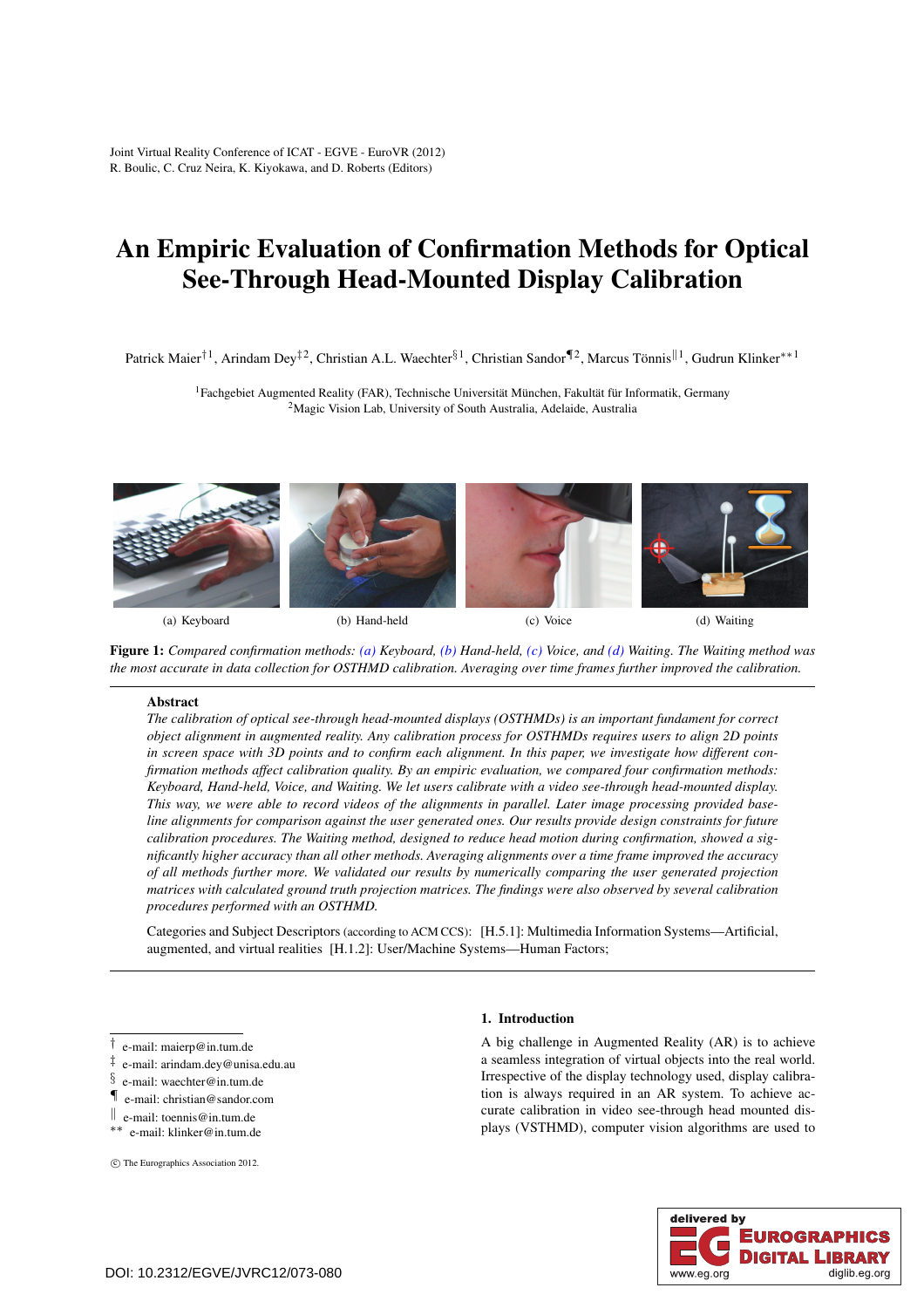find 2D-3D correspondences, requiring a minimum of user interaction. In contrast, optical see-through head mounted displays (OSTHMD) require a higher level of user interaction for calibration. Here the user has to repeatedly align a 2D and a corresponding 3D point manually to define proper correspondences. Such correspondence data is used in calibration mechanisms for OSTHMD such as the Single Point Active Alignment Method (SPAAM) [\[TGN02\]](#page-7-0) and the Display Relative Calibration (DRC) [\[OZTX04\]](#page-7-1). While most of the parameters required for SPAAM calibration are captured by human users, DRC is based on a two phase calibration method where only in the second phase (using option 4 of the DRC paper [\[OZTX04\]](#page-7-1)) user interaction is required to calibrate the display system for a specific placement on the user's head. SPAAM is therefore more vulnerable to the human error during the calibration process than DRC.

<span id="page-1-0"></span>74

After the alignment of a 2D point on the display with a 3D point in the real world, users usually confirm the correspondence by pressing a key on the keyboard. We assert this confirmation method plays a major role on the human performance during the process. The confirmation action requires some degree of hand coordination forcing a misalignment of the 2D point with the 3D point, increasing the probability to capture inaccurate data. We expect that creating an interface that minimizes the required locomotion during confirmation could lead to a more precise acquisition of calibration data, increasing the augmentation accuracy of the system.

In this paper, we evaluate three confirmation methods, *Hand-held* (pressing a hand-held button), *Voice* (verbally reporting) and *Waiting* (detecting nearly no movement of the head for at least 0.5 second) with the most often used method *Keyboard* (pressing a key on the keyboard) in a user study. The study aims on investigating the influence of the confirmation methods on the quality of the measurements.

To compare the different confirmation methods, we had to measure the misalignment of the 2D and 3D point by the user. Collecting quantitative data was enabled by using a VSTHMD. A computer vision algorithm applied to the video stream calculates the misalignment of the user specified 2D points to the corresponding 3D points in pixels. Procedures as done by Navab et al. [\[NZGC02\]](#page-7-2) where the calibration quality of a OSTHMD is evaluated in a quantitative manner on-line, can not be applied here: further correspondence point selections which are necessary to evaluate the calibration on-line, additionally induce new user-generated errors, in our case distorting the results.

Using a VSTHMD instead of an OSTHMD appears feasible because the focus lies on the minimization of head motion during the confirmation process; and head motion is mainly dependent on the confirmation method not on the type of HMD. Confirmation methods which reduce the head motion during confirmation will also reduce the error for any type of HMD. In general, the alignment error on both types of HMD mainly consists of an accuracy error done by the user (even if the user would not shiver or had enough time to do the alignment) and the error induced by the confirmation method. Using an OSTHMD, an additional error is induced by the eye point which is not fixed according to the HMD. By minimizing the error induced by the confirmation method, the error for both types of HMD is reduced. Because of this, we argue that using a VSTHMD instead of a OSTHMD can be used to analyze the errors induced by the confirmation methods. A subjective expert test at the end of section [6](#page-6-0) also shows the same trends by using an OSTHMD.

The results of the study show that the *Waiting* method outperformed all three other confirmation methods including the currently most-used keyboard-based method (see Fig. [4\)](#page-5-0).

We furthermore investigated the application of different time frames to average collected data to yield further improved results. Besides generally smoothing data over a set of samples, we made the observation that test participants tended to slightly shake their head or directly proceeded to the next point, right after an acknowledgment. Time frames of varying length (0.1*sec* to 2*sec*) were inspected, all ending at the time of confirmation [*t*]. In addition, the symmetric time frame  $[t - 0.25 \sec; t + 0.25 \sec]$  was inspected, verifying our previous assumption that the error in this time frame was too high, because of movements caused by the input method and an already ongoing movement to the next correspondence point. To analyze the different time frames, we recorded the tracking data during the whole alignment and confirmation process.

We found that the time frame of  $[t - 0.6 \sec, t]$  resulted in the most accurate alignment among the above mentioned time frames. The current approach of calculating the residual error just at the point of acknowledgment [*t*] in comparison resulted in the worst accuracy. Time windows that end before the time of confirmation in the form of  $[t - a, t - b]$  will be analyzed in the future as written in section [7.](#page-7-3)

In the next section, we review previous literature relevant to this work. In the section covering the experiment (Sec. [3\)](#page-3-0), we provide details about the three acknowledgment methods and their implementation (Sec. [3.1\)](#page-3-1). Next we present the re-sults of the user study (Sec. [4\)](#page-4-0) and discuss them in Sec. [5.](#page-6-1) Before we conclude with the final discussion and directing towards the conclusions and future work in Sec. [7,](#page-7-3) we validate the results of the experiment in Sec. [6.](#page-6-0)

## 2. Background

Since the publication of calibration methods for HMDs, work on improving the calibration mainly investigated numerical aspects, focusing on computation of perspective and transformational parameters, minimization of errors and on target placement. Human factors have been investigated to a lesser degree, mostly as a side effect of target placement and aiming.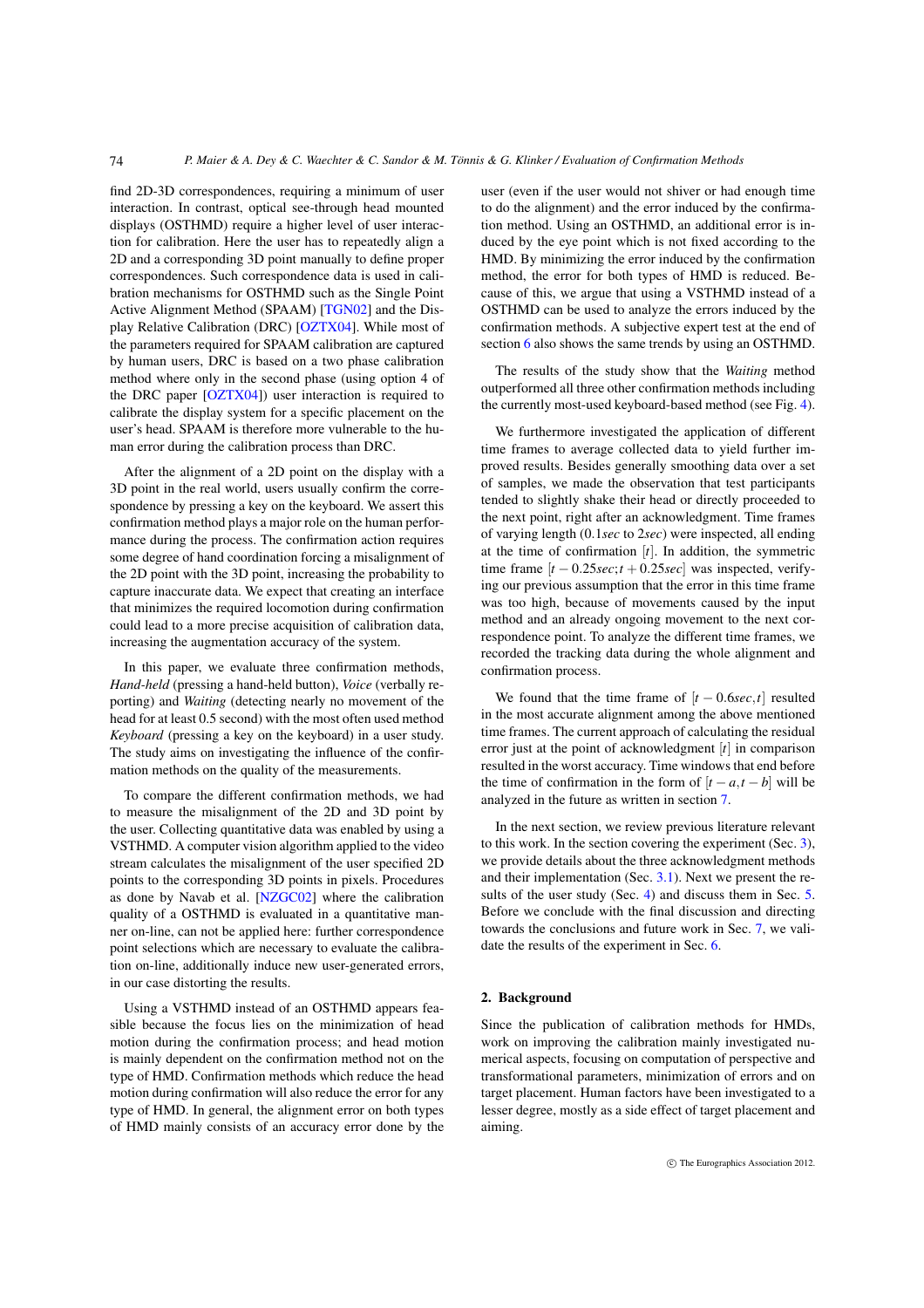#### <span id="page-2-0"></span>2.1. Numerical Aspects

In the first publication of the SPAAM algorithm Tuceryan and Navab [\[TGN02\]](#page-7-0) noticed that the more of the tracker volume is covered by moving the user's head, the more possible systematic errors in the tracker measurements will be taken into account in the optimization process. They encourage the user to move the head around as much as possible while the calibration process is executed, but not during confirmation, but relativize this argument due to tracker issues in their setup. The tracker also induces lag in the tracker data at the point of collection. If the button is clicked too quickly, the tracker data read may not correspond to where the user's head is. Newer tracking systems may have a lower lag, but the question remains when and how to capture the data.

Axholt deeply investigated distribution of correspondence points [\[ASP](#page-7-4)<sup>\*</sup>10] and found that a wider distribution in depth is an influential parameter towards good calibration precision. The addition of more correspondence points can lead towards good calibration precision, but consumes more time and (depending on the calibration exercise) can potentially increase the precision, but also exhausts the user to the point where alignments are not as good as they could be. It therefore appears more useful to consider how to distribute correspondence points in depth.

Further work by Axholt examined this distribution of correspondence points in depth [\[ASO](#page-7-5)∗11]. Three different correspondence point distributions were investigated. Additional simulation results showing improvement factors versus number of correspondence points are presented. Distribution of correspondence points in depth affects the variance of the estimated eye point. Axholt found that almost all parameters of the pinhole camera model depend on the variance of the correspondence point distribution, except for orientation appearing to be more dependent on the number of correspondence points. He also found that a lesser number of correspondence points seem to be necessary when using a random distribution.

# 2.2. Human Aspects

Demer et al. [\[DGP91\]](#page-7-6) investigated the unwanted head movements of users with a telescopic spectacles and without. They observed that the subjects always have a certain head movement with different magnitudes depending on magnification and different qualities of vision. Other works investigate aspects of calibration procedures that are related to human behavior. The user's inability to maintain a stable pose [\[Lip71\]](#page-7-7) is the most relevant parameter when collecting point correspondences as stated by Tuceryan et al. [\[TGN02\]](#page-7-0) (p8 last paragraph, p12 section 5.1 last sentence).

McGarrity et al. [\[MGN](#page-7-8)<sup>∗</sup>01] stated that the user must be factored in when calibrating an HMD. Errors are induced by users because calibration procedures involve manual steps. McGarrity et al. mention factors that might appear to only have small effect, such as facial muscle contractions, e.g., talking, raising the brow, but obstruct calibration quality. In addition they request that simplicity is a must for any calibration algorithm. If users have to do some difficult action, it is likely that they will inject errors into the system. Finally, other factors are listed that may cause errors during calibration and evaluation. For example poor lighting may make target alignment less accurate since the user has difficulties perceiving the target through the darkening display.

Earlier work by Axholt et al. [\[APE](#page-7-9)∗09] investigated postural stability during the calibration process. They studied alignment performance with head-mounted displays at different levels of azimuth and elevation. While the results show that the viewing direction has a statistically significant effect, the effect can be neglected. In practical settings this effect can be approximated by a circular distribution with standard deviation in sub-angular magnitude.

The already mentioned work by Axholt et al.  $[ASO^*11]$  $[ASO^*11]$ also discussed user motion during the calibration process. In the experimental design, the subjects were required to move a lot, probably having induced equipment slippage and thus a higher variance in capabilities to align correspondence points. A lower variance is expected in an other work which plans to do a similar study where the subjects will not move.

Livingston et al. [\[LEW](#page-7-10)∗06] investigated issues arising after display calibration. Vertical disparity between the images of both eyes can lead to problems for the user in fusing both images into a coherent picture of the 3D world. Their approach adds a final step to the calibration procedure by requesting the user to align nonius lines. With this correction step, some alignment errors can be corrected, but a preceding display calibration is still required.

## 2.3. Waiting as Input

In 2D user interfaces, waiting as a confirmation method is well established. For example on touch screens in mobile devices, the user touches a spot on the screen and keeps the finger at that place to bring up a menu. In this case the system stores the position of the finger on the screen when the finger touches the display. When the position of the finger does not go further than a predefined radius in a certain time, the system triggers the event. Another well-known system is the tooltip element used in programming for mouse based systems where the tooltip shows up when the pointer is over an element for a specific time (no matter how fast the user is moving the pointer on the element).

Steed [\[Ste06\]](#page-7-11) provides an elaborate discussion about mechanisms for the confirmation of selections by dwell time. Some applications implement such waiting approaches with dwell time. For instance, Feiner et al. [\[FMHW97\]](#page-7-12) implemented such an approach in a tourist guide system to confirm labels of points of interest. Focusing such a label for at least a second in the center of the head-worn display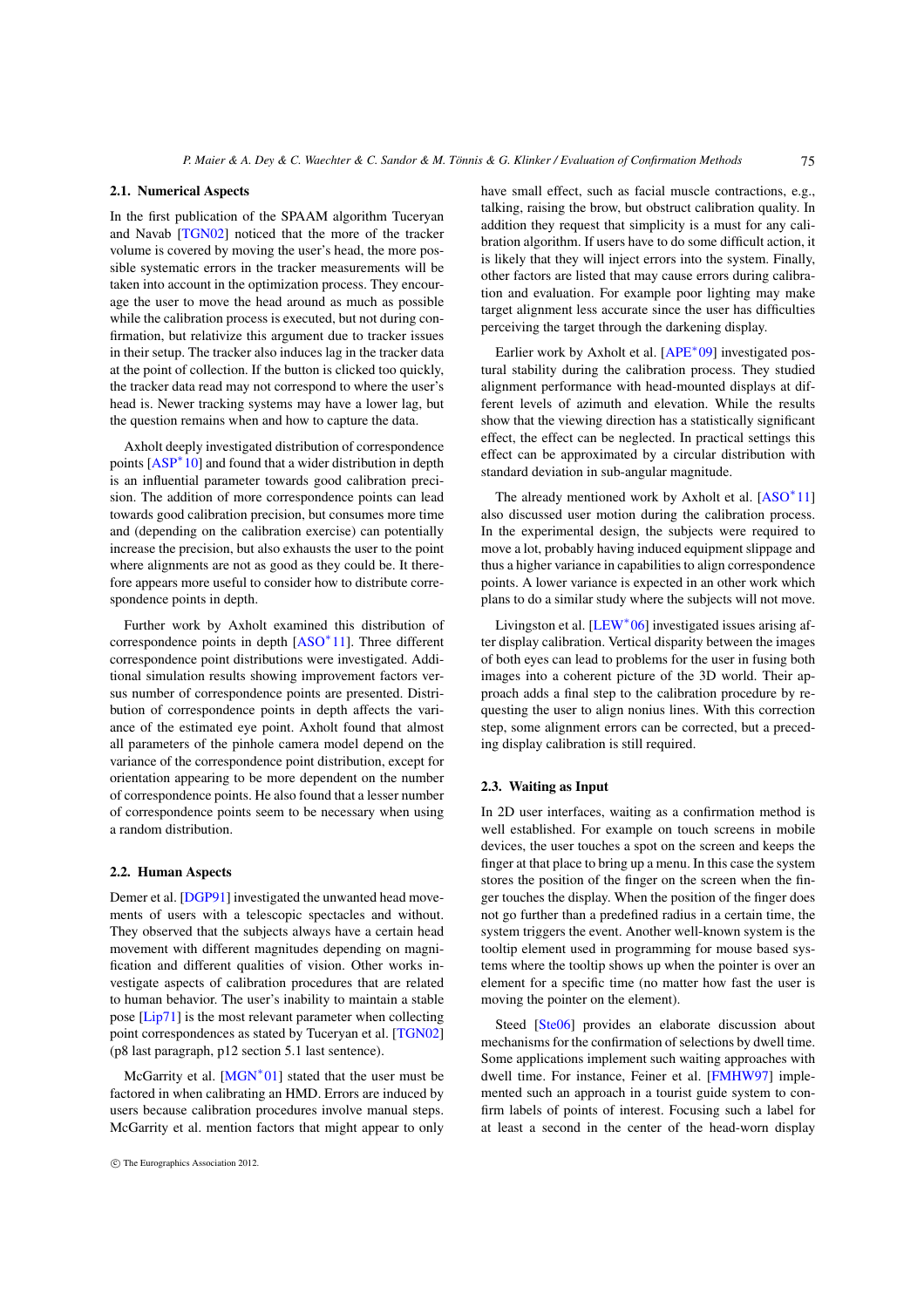shows further information about the object of concern. Ha and Woo [\[HW10\]](#page-7-13) used a similar dwell time approach. Here the user has to point on an object, having generated a virtual collision for at least 500*ms* to select the object. The work by Axholt et al. [\[ASO](#page-7-5)∗11] lets users aim at a correlation point for at least 2*s* after activation of the corresponding crosshair cursor. All data was collected over this time period. The calibration procedure aimed at collecting the 2*s* interval of correspondence points with low differences in the HMD rotation. If the rotation of the HMD changed more than  $0.19^\circ$ per sample, the data was discarded.

All those waiting methods are context based where the user waits in/on a context (button, object etc.) or waits a given time when the system is in a specific state. Our proposed waiting method is context free. The algorithm has to determine everywhere and to every time when the user stops moving. A detailed description of this method can be found in section [3.1.](#page-3-1)

#### <span id="page-3-0"></span>3. Experiment

<span id="page-3-4"></span>76

<span id="page-3-1"></span>The primary design goal of this experiment aimed at evaluating the different acknowledgment methods for the OS-THMD calibration. The experiment investigated how different confirmation methods influence the accuracy of the input data (correspondence points) for the calibration process.

## 3.1. Acknowledgement Methods

The user has to align a 3D point of the real world at an appropriate depth with a cross hair displayed on the VSTHMD. To acknowledge the correct overlay of the correspondence points, the user has to use one of the four methods described below. Once the user thinks that the 3D target point and the 2D display point are successfully aligned, one of the acknowledgment methods has to be used to acknowledge the correspondence points. The currently available acknowledgment method is pressing a key on the keyboard [\[TGN02\]](#page-7-0). This method forces the user to move the hand, and in consequence a part of the body, which may result in a misalignment while acknowledging. We have additionally implemented three acknowledgment methods to minimize the complexity of the process and to achieve a higher accuracy.

Hand-held: We have equipped the user with a hand-held button (Fig.  $1(b)$ ). The user acknowledges the correspondence points by pressing the button. This process requires only a minimal finger movement decreasing the amount of locomotion. The user can hold the device in a comfortable way which could prevent unwanted movements due to strain.

Voice: Users verbally confirmed by uttering "ok" or "k" when they completed the alignment successfully. In our study we used a wizard-of-oz technique to compensate for possible failures of voice detection systems. This process required no additional device and only required a minimal movement of facial muscles.

Waiting: The last implemented method requires users to keep their head steady at the point and direction of alignment and wait for at least 0.5 seconds. We therefore call this interaction technique *Waiting* method [\[MTK10\]](#page-7-14). We have measured the steadiness of the head by inspecting the normalized vector from the HMD to the target sphere in the HMD coordinate system over the alignment process. To analyze the amount of head movement, the implementation calculates two different values w.r.t. the data of the last 0.5*sec* (as de-scribed in more detail elsewhere [\[MTK10\]](#page-7-14)). The first value is the trajectory length of the normalized vector tip. The second value is the compactness of this trajectory. The compactness is the mean distance of the trajectory points to their centroid. We considered the head to be steady when first, the trajectory length stays below a threshold value of 1.5*cm* and second, when the compactness value is below 0.15*cm* for the last 0.5*sec*. This method requires no additional device to carry and enables users to acknowledge without body movement. In fact, the method forces users to reduce body movement and as a result could lead to a lower aiming error.

## 3.2. Hypotheses

We postulated the following hypotheses before executing the experiment.

[H1] *Waiting* and *Hand-held* methods will result in the most accurate data. *Voice* and *Keyboard* methods will produce worst accuracy among the methods.

[H2] Averaging over time frames will result in better calibration than taking only the correspondence points at the time of confirmation.

## 3.3. Experimental Setup

To measure differences in the confirmation methods, we set up a scenario where the users should collect 2D-3D point correspondences. We used an infrared reflecting rigid body as aiming target for the 3D point where the left most silver sphere was clearly indicated (see Figure  $2(b)$ ). For the 2D point, nine cross hairs with a surrounding circle were displayed to the user in the HMD one after the other.

<span id="page-3-3"></span><span id="page-3-2"></span>

Figure 2: *A VSTHMD was used to calculate the alignment error [\(a\);](#page-3-3) participants had to align a cross-hair appearing on the HMD with the center of the left most silver sphere in [\(b\).](#page-3-2)*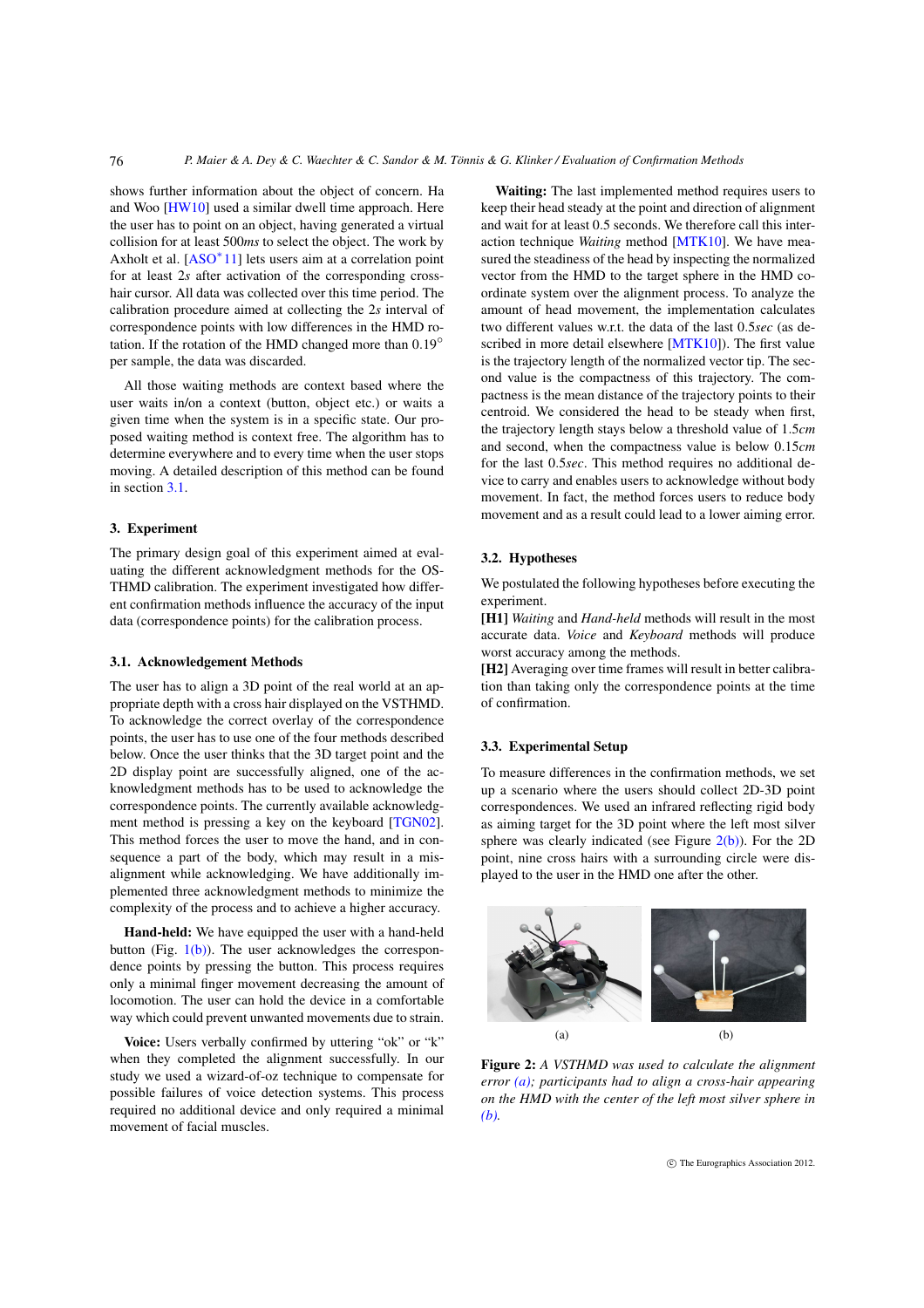<span id="page-4-3"></span>To understand human behavior in more detail as well as being able to calculate aiming errors w.r.t. baseline data, we used a OSTHMD (nVisor ST60) converted to a VSTHMD. We therefore mounted a camera on top of the display (see Figure  $2(a)$ ). The image of the camera was shown in the display for the dominant eye. The video feed from the camera was also used later to compute the baseline data. Users sat comfortably on a chair, looking in the direction of the 3D target. The 3D target was placed at two different positions, either in 1*m* (near) or 2*m* (far) distance in front of the user at a height of 0.8*m*. Users thus could hold their head in a comfortable position when looking at the marker target straight ahead. We used  $ART^{\dagger}$  for tracking of the HMD and the target. The head movements of the participants were tracked using a rigid body fixed to the HMD. To easier analyze the aiming error, we used a black background to detect marker balls in recorded video feeds via image processing methods in a robust way. The center positions of the marker spheres are estimated using a circle detection algorithm. Estimating the centers of these marker balls in an automatic way provides us with reliable information about the 2D display positions at which the users should have aimed. This baseline data was used to calculate the residual error in comparison to the user acknowledged 2D position.

#### 3.4. Experimental Task

The experimental task in this experiment is similar to the tasks performed to calibrate an OSTHMD and previously described by [\[TGN02\]](#page-7-0) and [\[OZTX04\]](#page-7-1). Participants had to align the cross hair with the silver target sphere by moving the head and body to get to an alignment. Once this alignment is established, they had to use one of our four methods to acknowledge the alignment. Cross hairs were presented one after the other in nine different positions on the display. Users had to repeat this set of eighteen alignments in near and far distance ten times generating 180 correspondence point pairs. Participants were allowed to take a rest after each set. After task completion, participants had to fill out a subjective questionnaire. One set of 18 correspondence points took about 2-3 minutes. Users normally wanted a break after 5 sets of about 2-5 minutes. The experiment took 45 minutes in average.

We have recruited 24 participants from the student and research population of the university, aged between 23 to 53 years (M=28.9, SD=6.05). None of the students had any prior experience with the OSTHMD calibration process; some of them have experienced AR applications before.

#### 3.5. Independent Variables

<span id="page-4-1"></span>• Acknowledgment Method ∈ {Keyboard, Hand-held, Voice, Waiting} *between subjects*

In this experiment, we have randomly distributed the twenty four participants into four different groups having six participants in each group. The participants in one group did the task using only one acknowledgment method described in section [3.1.](#page-3-1)

- Correspondence Points: ∈ {1 to 18} *within subjects* The experimental setup had two different distance layers – near and far – having nine correspondence points in each layer. The nine correspondence points were distributed in a  $3 \times 3$  squared orientation on each of the two layers.
- Repetition ∈ {1 to 10} *within subjects* Alignments of the 18 correspondence points were performed in one repetition. The participants performed the experimental task ten times.
- Time frame: ∈ {[*t* − 2.0*sec*,*t*],...,[*t* − 0.1*sec*,*t*],[*t*]} *within subjects* We have recorded the screen-shots of the HMD at 30fps. In post-process, we have calculated the mean residual er-

ror in 21 different time frames relative to the point of acknowledgment [*t*].

# 3.6. Dependent Variables

<span id="page-4-0"></span>We have calculated the residual error in the calibration process as a dependent variable. The whole experiment was based on 4 (methods)  $\times$  21 (time frames)  $\times$  10 (repetitions)  $\times$  6 (participants per method)  $\times$  18 (correspondence points per repetition) = 90720 data points.

## 4. Results

To statistically analyze the collected data, the residual errors for every time step were calculated. The residual error is the euclidean distance between the red cross hair and the projected center of the silver target sphere in the display image. To calculate the center of the silver target sphere, we used a computer vision algorithm on the recorded screen data. The more users are misaligning cross hair and sphere, the more they are away from the image of the target sphere on the display and the greater the residual error gets. As measurement for the aiming error, we did not only examine residual errors at the time of confirmation *t* but also the average residual error in the remaining 20 time frames. We have analyzed the effect of the various methods and time frames by a  $4\times(21\times10)$  mixed-factorial ANOVA using the statistical package SPSS.

<span id="page-4-2"></span>Effect of Acknowledgment Methods: The ANOVA $\ddagger$  reported a significant main effect of the acknowledgment methods  $F(3,428) = 22.07; p < .001; \eta_p^2 = .13$  (Fig. [3\)](#page-5-1). A

<sup>†</sup> <http://www.ar-tracking.de>

c The Eurographics Association 2012.

<sup>‡</sup> All of our ANOVA statistics revealed an *Effect Size* in the medium range as denoted by the term  $\eta_p^2$ . It indicates the results have a reasonable practical significance despite the use of six participants per group.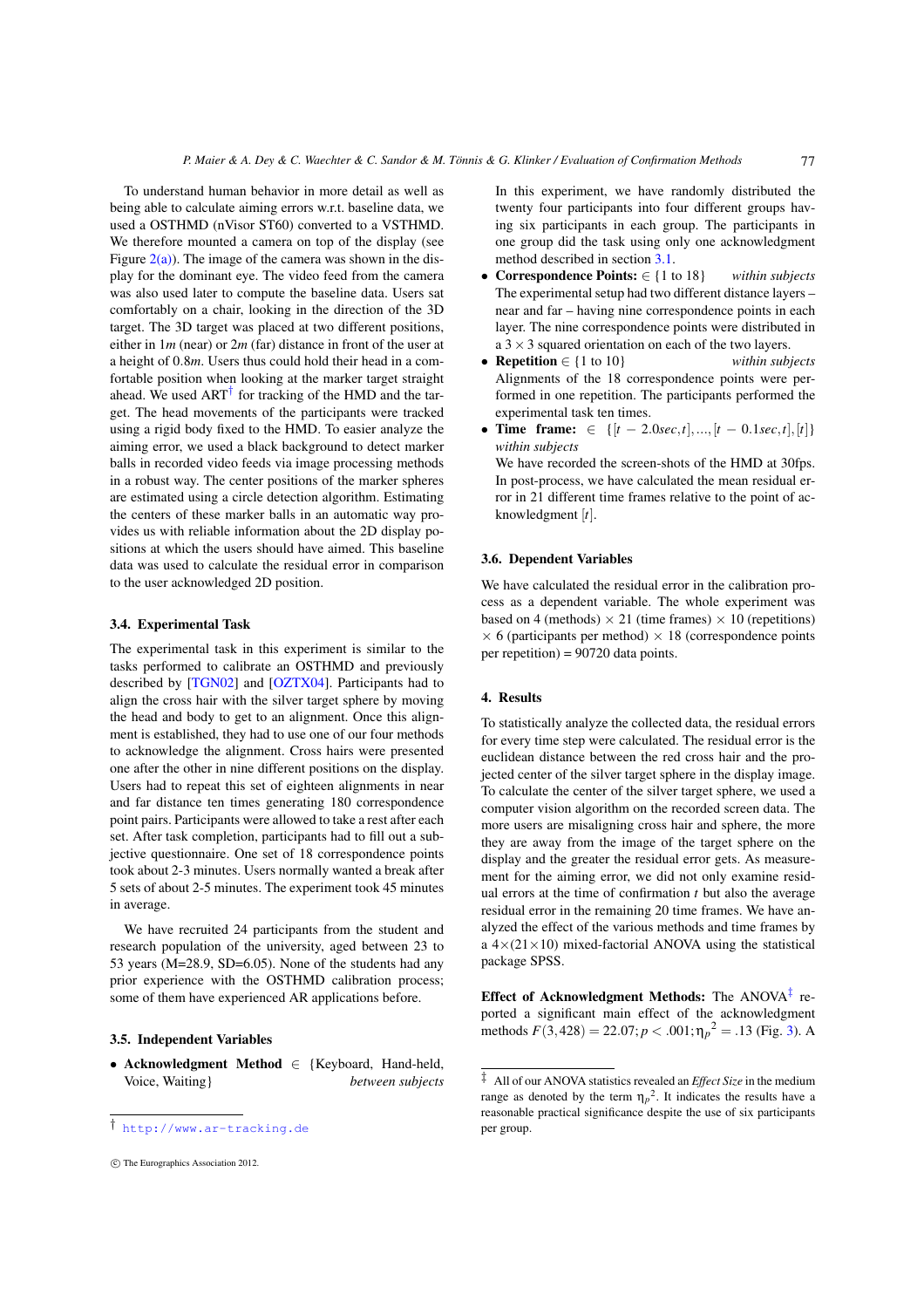Tukey's HSD post-hoc test revealed that among all methods, the *Waiting* method outperformed and *Keyboard* method being worst. *Waiting* method was significantly ( $p < .01$ ) more accurate and *Keyboard* method was significantly (*p* < .001) less accurate than all other methods. This partly supports our hypothesis *[H1]* for the *Waiting* and *Keyboard* method.

<span id="page-5-3"></span>78

Effect of Time Frames: ANOVA found a significant main effect of time frame  $F(1.087, 465.047) = 127.14; p <$  $.001; \eta_p^2 = .23$  on the residual error. As the data did not meet the assumption of sphericity, we used Greenhouse-Geisser adjustments[§](#page-5-2). We then performed a pair-wise comparison with Bonferroni adjustments and found that the time frame  $[t - 0.6 \sec, t]$  was overall the best, and significantly a better time frame than all time frames except  $[t - 0.5 \sec, t]$ and  $[t - 0.4 \sec, t]$  time frames. The error calculated at the point of acknowledgment is significantly  $(p < .001)$  worse than the time frames ranging from  $[t - 0.9 \sec t]$  to  $[t -$ 0.1*sec*,*t*] (see Figure [3\)](#page-5-1) which supports our hypothesis *[H2]*.

There was a significant *TimeFrame* × *Method* interaction effect  $F(3.260, 465.047) = 26.42$ ;  $p < .001$ ;  $\eta_p^2 = .16$ . While the difference between the mean residual error was very small for the *Waiting* method across all time frames, for other methods the differences were much bigger. However, for the individual methods the best time frames were different.  $[t - 0.4 \sec, t]$  and  $[t - 0.6 \sec, t]$  were the best time frames for *Keyboard* and *Hand-held* respectively. For *Voice* the best time frame was  $[t - 0.8 \sec, t]$ ; and  $[t - 1.7 \sec, t]$  for *Waiting*. Interestingly, while analyzing the differences between the best time frames of each method with an one-way ANOVA  $F(3,4316) = 7.52; p < .001$  and Tukey's post-hoc test, we found the *Waiting* method being significantly better than all other methods *including* the *Keyboard* method (Fig. [4\)](#page-5-0). The *Voice* method was the worst method among these four methods. However, these differences were not significant with the *Keyboard* and the *Hand-held* methods.

We have also investigated the effect of time frames on each individual participant as the OSTHMD calibration is indeed dependent on individual skills. Expectedly, we found the error at [*t*] was high for any participant in our experiment (supports *[H2]*).  $[t - 0.6 \sec, t]$  was the best time frame for 7 participants (1 - *Keyboard*, *Voice*, and *Waiting*; 4 - *Hand-held*) and  $[t - 0.4 \sec t]$  was the best time frame for 3 (*Keyboard*) participants. Similarly,  $[t - 0.7 \sec, t]$ was the best time frame for 3 participants (1 each for *Keyboard, Hand-held, and Voice*).  $[t - 0.3 \sec t]$  was the best time frame for 2 participants (1 each for *Keyboard* and *Waiting*). Interestingly, participants with the *Waiting* method had longer best time frames such as  $[t-1.1sec, t]$ ,  $[t-1.7sec, t]$ ,  $[t-1.8sec, t]$ , and  $[t-2.0sec, t]$ . A similar trend is found for



<span id="page-5-1"></span>**Figure 3:** *X-axis represent the time frames*  $[t - x, t]$ .  $[t -$ 0.6*sec*,*t*] *was the most accurate time frame. Error was consistently low for Waiting method across the time frames.*



<span id="page-5-0"></span>Figure 4: *The best time frame of the Waiting method is significantly better than the best results of all other methods. Whiskers represent* ±95% *confidence intervals.*

the *Voice* method as well with  $[t - 0.9 \sec, t]$ ,  $[t - 1.0 \sec, t]$  (2) participants), and  $[t - 1.5 \sec t]$  being the best time frame.

These results are consistent with our hypotheses. The *Waiting* method produces higher accuracy than keyboard based methods (*[H1]*). We have found OSTHMD calibration data must be collected in a longer time frame to gain accuracy. Collecting data at the point of confirmation is inaccurate practice (*[H2]*).

<span id="page-5-2"></span> $\S$  Please see [\[Bag04\]](#page-7-15) for more details about spericity and the use of Greenhouse-Geisser adjustments.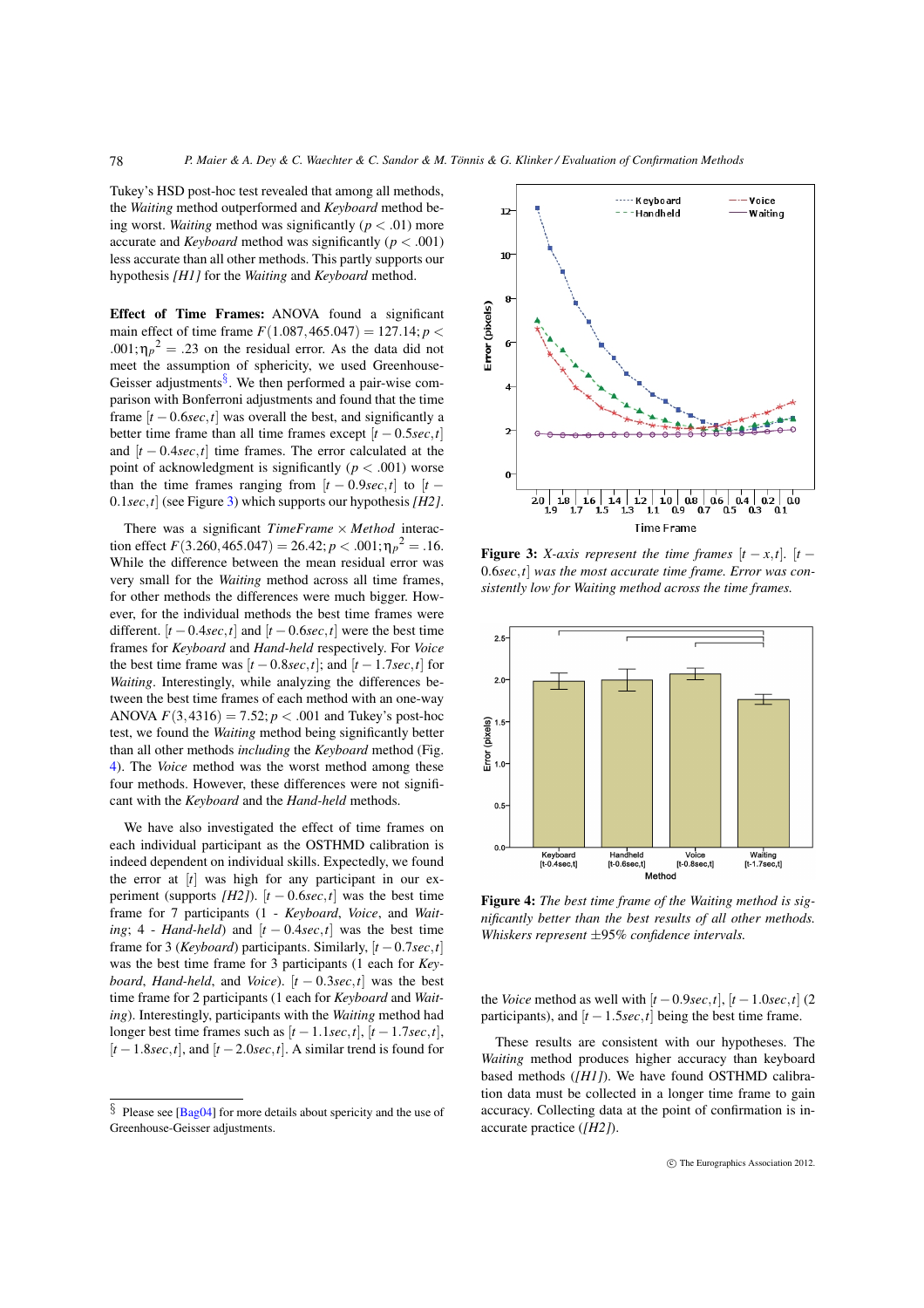#### <span id="page-6-3"></span><span id="page-6-1"></span>5. Discussion

Averaging the collected data of time frames results in better calibrations. This behavior can be explained by the movement of the users head while aiming at the target. While aiming, the user oscillates over the target spot with the inability to precisely target this spot. Averaging over those points results in a point that lies closer to the target spot. The longer the user concentrates on the target spot, the better the averaged result should be. But the calibration process should also not be long; otherwise the users get tired and will make mistakes. We let the users do the confirmations in their desired speed not to rush them. This gave a good precondition to find the optimal time frames for the different methods.

We explain the good results of the *Waiting* method in the following way. The users had to concentrate on the target spot trying to keep as still as possible. This reduces the ability to do sloppy confirmations and also calms down the user. Whereas with the other methods, we observed that users kind of rushed over the correspondence points which leads to a higher error than the *Waiting* method.

Participants reported their experience with the calibration methods through a subjective questionnaire. Expectedly, most of the participants reported the heavy weight of the HMD caused them trouble in performing the alignment task. Interestingly, two participants in the *Waiting* method reported that they found aligning the lower points to be harder than the others, as the front heavy HMD was "falling down". We asked participants to report the movement of the head *at the point of* acknowledgment according to their perception. All of the participants in the *Waiting* method used terms like "very little", "minimal", "1mm." etc.; which indicates their high confidence with the task. Whereas in the case of other methods (particularly in *Voice*) participants used terms like "a bit", "1-2 cm.", "some pixels" etc.. Overall, it further indicates the acceptance of the *Waiting* method over other methods. Subjectively, participants did not like the *Voice* method. All of the participants reported a neck fatigue, four participants reported eye fatigue and one participant in the *Voice* method reported the task too stressful.

#### <span id="page-6-0"></span>6. Validation of Results

In the previous study and in its analysis, the value for judging the different methods was the residual error of the 2D display points and the correspondence point of the 3D target on the display. These findings so far leave the question whether the results can be transferred to the quality of the resulting projection matrices.

To validate the gathered results we used a numerical analysis of the user generated calibrations with the ground truth calibration, generated from the computer vision data of the previous experiment. For this numerical analysis, we used the optimal projection matrices that we get from a SPAAM calibration that uses the recorded target 3D points and the calculated corresponding 2D image point from the computer vision algorithm. [\[OH07\]](#page-7-16) We also calculated the projection matrices of the user data with SPAAM using the cross-hair 2D positions and the corresponding target 3D point. For the 3D positions we generated average positions using the 21 time frames. This way we generated 210 different projection matrices for each user and the optimal projection matrix.

The dimensions of the grid were  $2 \times 2 \times 2$  meters with a point every 10 centimeters in each dimension, producing an total number of 9261 discrete values. These points were placed at a distance starting at 2 meters to the HMD such that the farthest point was 4 meters away.

Those 3D points were projected onto the image plane using the 210 user generated projection matrices and calculated for each projection matrix the residual error compared to the points which were projected using the ground truth projection matrix. As a value for comparison we calculated the mean residual error for all visible points on the image plane.

We found a main effect of confirmation methods on the error  $F(3,236) = 14.05$ ;  $p < .001$ . A post-hoc test showed the *Waiting* method was significantly better than the *Keyboard* ( $p < .001$ ) and *Voice* ( $p = .025$ ) methods (see Figure [5\)](#page-6-2). Consistent with our previous findings, the *Keyboard* method found to be the significantly worst method and the *Waiting* method to be the best method among the four experimental methods. We also found a main effect of time frame  $F(1.36,320.39) = 54.13$ ;  $p < .001$ ;  $\eta_p^2 = .19$ . Overall,  $[t - 0.6 \sec, t]$  was the best time frame.



<span id="page-6-2"></span>Figure 5: *Our comparison with the ground truth projection matrices confirms that Waiting is the best confirmation method and supports the validity of our approach. Whiskers represent* ±95% *confidence interval.*

We also observed the same results when comparing the four confirmation methods on an OSTHMD. We had a similar hardware setup as in the experiment except for using an